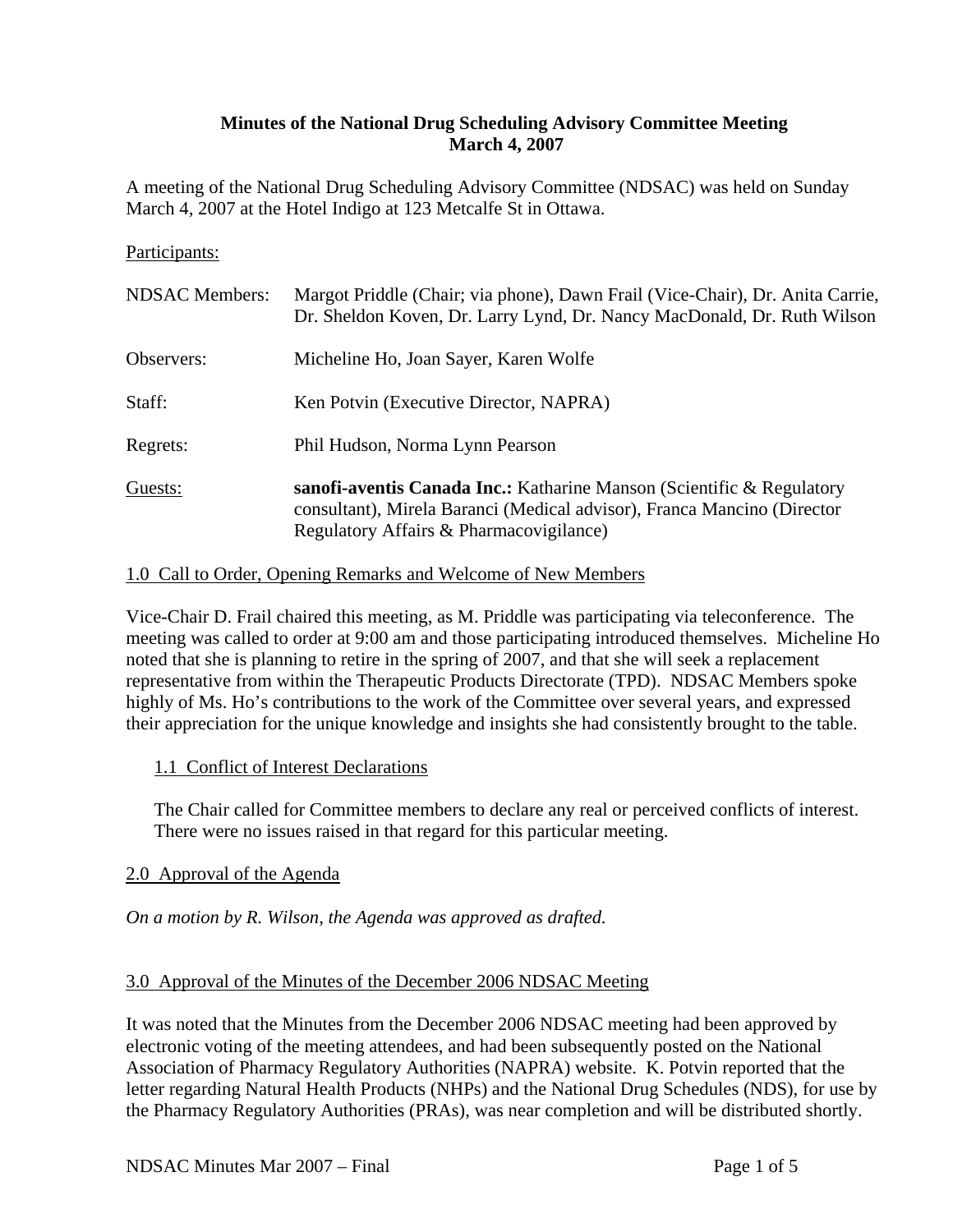## 4.0 Format Options for Drug Scheduling Review Submissions

The Committee confirmed that the current approach to receiving the sponsors' submissions was working well. NAPRA will modify its requirements to state that two hard copies and three CDs are required, with the latter including an editable file of the main submission in MS Word format.

### 5.0 Content of Submissions

L. Lynd opened up the discussion on the document that he had authored, with input from several Committee members, entitled *Guidelines for Schedule Status Submission for Review by the NDSAC Draft 1*. He noted that this document included integration of materials from CIOMS and NAPRA, and that it was in an early stage of development. There was strong support from the Members to pursue this initiative, with general agreement that, in addition to risk assessment (including sections on toxicity and overdose), professional standards of practice for pharmacists be considered in terms of guiding sponsors in the preparation of their submissions. Suggestions from the meeting participants included separating the document into two parts: an informational piece, and a more succinct guidance document for sponsors. Questions were raised about whether there is a difference in the informational requirements for existing versus newly deregulated medications, and whether the request for information might exceed the capacity of either the sponsor or the Committee. Formatting suggestions, including the development of a template and checklist, were taken under advisement.

It was agreed that L. Lynd would incorporate content revisions as suggested by NDSAC, and in particular by N. MacDonald, after which he would enlist the support of NAPRA office staff to format and refine the document for the next NDSAC meeting.

# 6.0 Preparation for Drug Scheduling Review Submissions

The participants did not raise any matters for discussion in advance of the sponsor's presentation.

# 7.0 Request for Change from Schedule III to U for Fexofenadine HCl

Representatives from sanofi-aventis Canada Inc. made a presentation to the Committee to support their request to have *fexofenadine HCl* moved from Schedule III to Unscheduled status. The rationale focused on the favourable profile of this medication as compared with other non-sedating antihistamines. During discussion with the representatives, the prospect of separating the NDS listing for this medicinal ingredient into two – one for adult use and one for paediatric use, was supported in principle.

In the NDSAC deliberations following the formal presentation and discussion, it was noted that although there are no paediatric formulations on the market at the present time, the Committee should consider that possibility in its decision. The Committee also had a lengthy discussion about the indications for the various products with this medicinal ingredient. While the 12-hour formulation is approved for relief of symptoms in seasonal allergic rhinitis (SAR), perennial allergic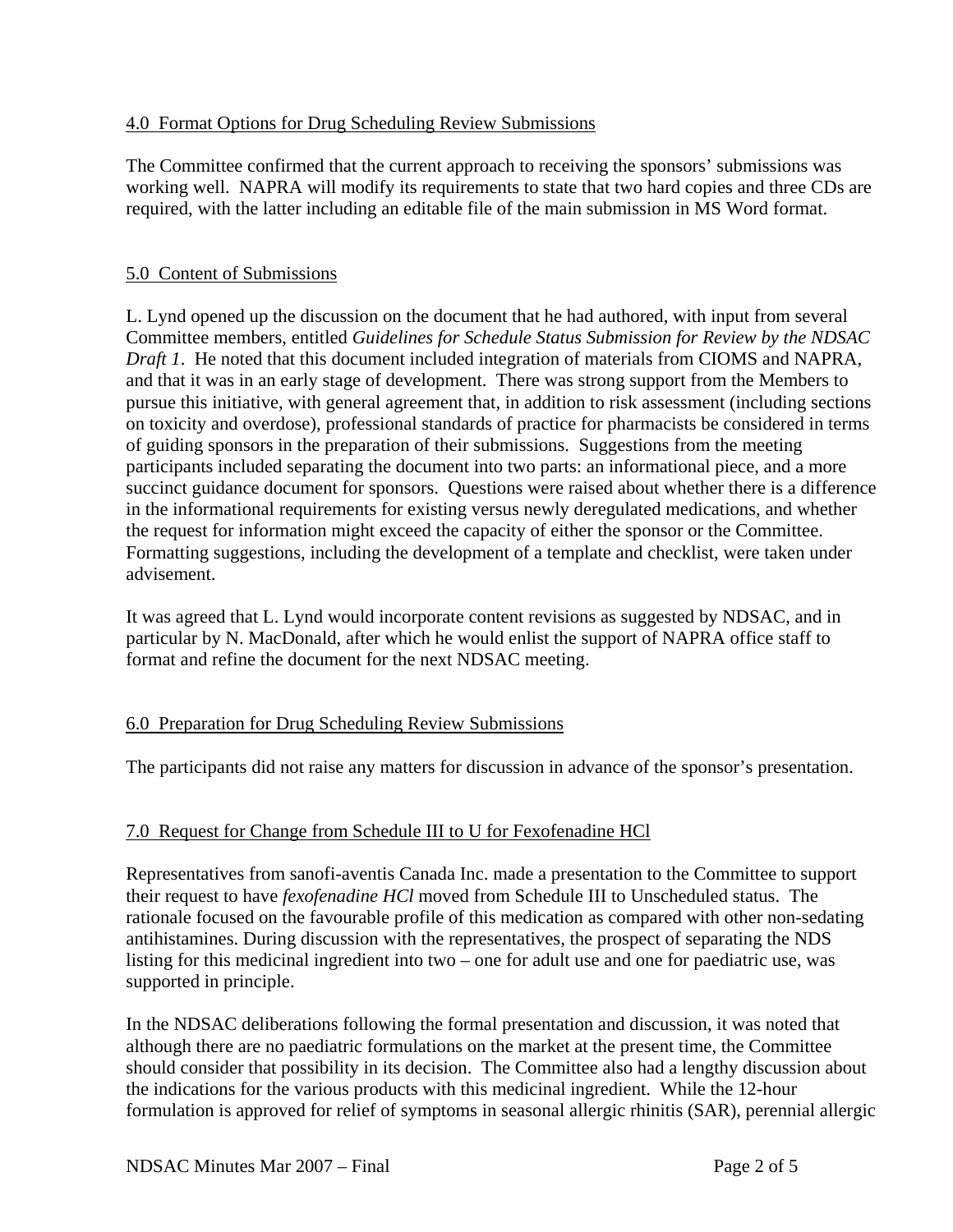rhinitis, and chronic idiopathic urticaria, the 24-hour product is only approved for SAR symptoms. While the submission and presentation from the sponsor focused on the use of the medication in SAR, NDSAC members concluded that imposing restrictions based on that specific indication was not warranted.

The Committee agreed that the following scheduling factors were applicable to this medicinal ingredient: Schedule III – Factors #1, #3, and #4. These factors were not considered sufficient for the Committee to retain the products, marketed for adult use, in Schedule III.

*It was moved by S. Koven that "fexofenadine HCl (in products marketed for adult use – 12 years and older)" be moved to Unscheduled status and that "fexofenadine HCl (in products marketed for paediatric use – under 12 years of age)" be retained in Schedule III.* 

The motion was carried.

# 8.0 Reassessment of Diphenhydramine

The Committee had extensive discussion on the sponsor's request for a revised drug schedule listing review for certain diphenhydramine products. It was acknowledged that the company had made substantive effort to address some of the concerns raised in NAPRA's response regarding the review conducted at the December 2006 NDSAC meeting. The Committee had lingering concerns however, about adverse effects of this medication, particularly in the elderly population. These concerns had not been alleviated, in the original submission nor in the ensuing correspondence.

The Committee reviewed the scheduling factors again, with a focus on oral single ingredient diphenhydramine products marketed for the treatment of allergies in adults. It was agreed that the following scheduling factors were applicable to this medicinal ingredient in that context: Schedule III – Factors #1, #3, #4, #6 and #8. These factors were considered sufficient for the Committee to deny the request and to retain the current schedule status of oral diphenhydramine.

# *It was moved by S. Koven that the schedule status of "Diphenhydramine and its salts and preparations (except for parenteral or topical use)" remain in Schedule III.*

The motion was carried.

# 9.0 Schedule Status of Loperamide Oral Liquid for Adults

The Committee discussed the request from McNeil Consumer Healthcare to make an administrative change to the NDS, in order to clarify the status of *loperamide and its salts in an oral liquid dosage form marketed for adult use*. The current listings do not contemplate such products.

NDSAC Members discussed the relative significance of liquid formulations, versus the importance of addressing concerns about the use of this medication in paediatric populations regardless of the dosage form. There was general agreement that revisions to the NDS listings would be appropriate, to recognize these concerns and to address the request for clarification from the company.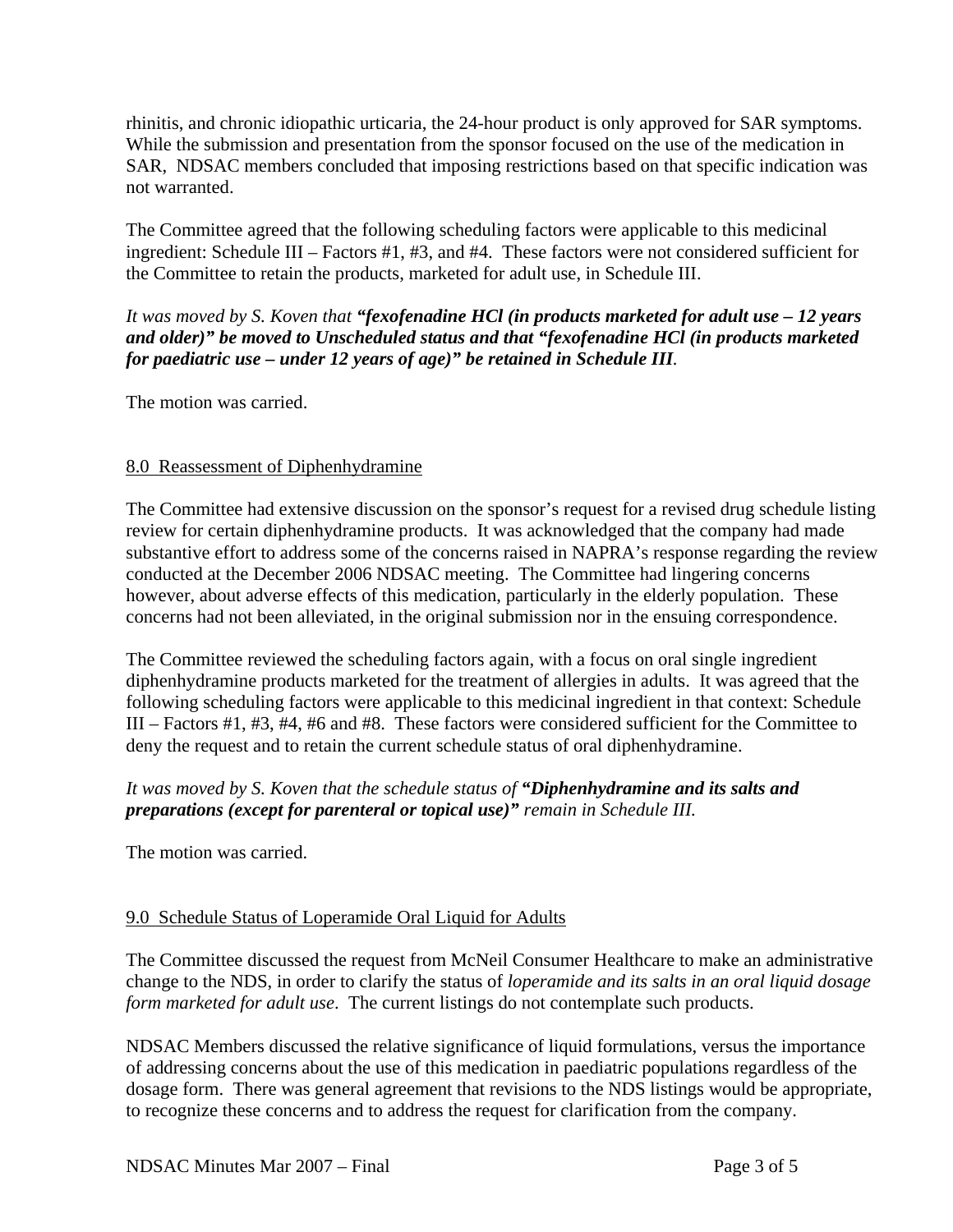*It was moved by R. Wilson that the following NDS amendments be made: "Loperamide and its salts in products marketed for adult use – 12 years and older" - Unscheduled; and "Loperamide and its salts in products marketed for paediatric use – under 12 years of age" – Schedule II."* 

The motion was carried.

## 10.0 Review/Pilot of Proposed Revised Scheduling Factors

The Committee undertook a final exercise of piloting the revised version of the scheduling factors, using the fexofenadine submission. In doing so, it was found that the resulting schedule status recommendation would not have been any different using the revised factors, and that there were only minor wording amendments to make for clarity.

The latest version will be submitted as a recommendation to NAPRA's Executive Committee, after which external public consultation is anticipated.

### 11.0 Package Inserts

NDSAC discussed several issues regarding package labeling and product inserts, noting in particular that warnings may not be sufficient in terms of availability or readability prior to consumers' purchases. M. Ho provided the Committee with information on Health Canada's current requirements, and described the process for proposing any amendments to existing Regulations. It became clear in the discussion that this is a complex matter, and that establishing more specific labeling standards would require expertise and support that extends beyond NDSAC/NAPRA. The Canadian Standards Association was cited as an organization that had contributed to the development of current labeling standards for injectable products. No specific action was committed to at this time.

### 12.0 Other

### 12.1 Update from TPD

M.Ho provided information items of interest to NDSAC:

- Omer Boudreau, former Director General (DG) at the TPD, has recently left the Directorate and Dr. Supriya Sharma is now the Acting DG.

- A new version of the Labeling Guidelines document is undergoing internal review, and this will be followed by external consultation. NAPRA will monitor the release of the revised document, and afford NDSAC an opportunity for input.

- The posting of Product Monographs remains under discussion at TPD, with unresolved issues such as when and where to release and post them electronically.

- There are new documents posted on the Health Canada website entitled *Summary Basis of Decisions*, which are currently available only for new chemical entities. These may be useful to the Committee, and NDSAC should let the Branch know what would be helpful for inclusion in this type of report, for example in terms of considering Rx-OTC switches.